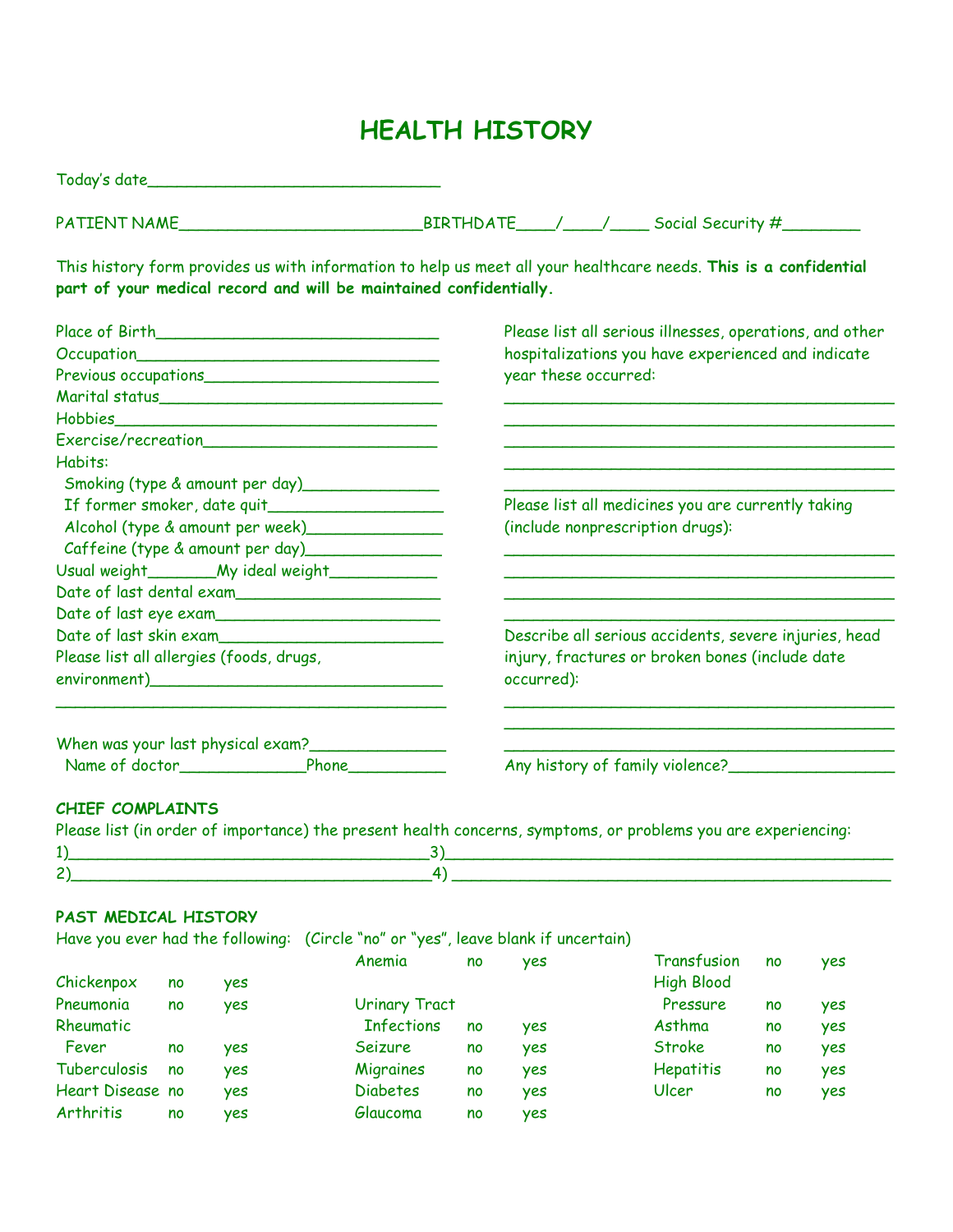Date of Last Pap smear Date of Last Mammogram Date of Last Colonoscopy or Sigmoidoscopy\_\_\_\_\_\_\_\_\_\_\_

### **FAMILY HISTORY**

Has any blood relative had any of the following: (Circle "no" or "yes", leave blank if uncertain) Relationship Relationship Relationship

| Cancer              | no | yes                                                                                                                                                                                                                                 | Depression        | no | $yes$ and $(1, 1)$                                                                                                   |
|---------------------|----|-------------------------------------------------------------------------------------------------------------------------------------------------------------------------------------------------------------------------------------|-------------------|----|----------------------------------------------------------------------------------------------------------------------|
| <b>Tuberculosis</b> | no |                                                                                                                                                                                                                                     | Psychosis         | no |                                                                                                                      |
| <b>Diabetes</b>     | no |                                                                                                                                                                                                                                     | Suicide           | no | <b>yes</b> and the second second second second second second second second second second second second second second |
| Heart disease no    |    |                                                                                                                                                                                                                                     | Leukemia          | no | $yes$ and $(1)$                                                                                                      |
| <b>High blood</b>   |    |                                                                                                                                                                                                                                     | Migraine          |    |                                                                                                                      |
| Pressure            | no | yes                                                                                                                                                                                                                                 | <b>Headaches</b>  | no | yes                                                                                                                  |
| <b>Stroke</b>       | no |                                                                                                                                                                                                                                     | Obesity           | no |                                                                                                                      |
| Seizures            | no | <b>yes</b> and the second second second second second second second second second second second second second second                                                                                                                | Thyroid           |    |                                                                                                                      |
| Allergies           | no | <b>yes</b> and the second contract of the second second contract of the second second contract of the second second second second second second second second second second second second second second second second second second | <b>Disease</b>    | no | yes                                                                                                                  |
| Anemia              | no | $yes$ and $(1, 1)$ and $(2, 1)$ and $(3, 1)$ and $(3, 1)$ and $(3, 1)$ and $(3, 1)$ and $(3, 1)$ and $(3, 1)$ and $(3, 1)$ and $(3, 1)$ and $(3, 1)$ and $(3, 1)$ and $(3, 1)$ and $(3, 1)$ and $(3, 1)$ and $(3, 1)$ and $(3, $    | Ulcer             | no | $yes$ and $(1)$                                                                                                      |
| Bleeding            |    |                                                                                                                                                                                                                                     | High              |    |                                                                                                                      |
| Tendency            | no | yes                                                                                                                                                                                                                                 | Cholesterol       | no | $yes$ and $(1, 2)$                                                                                                   |
| Asthma              | no |                                                                                                                                                                                                                                     | Kidney Disease no |    |                                                                                                                      |
| Chronic Lung        |    |                                                                                                                                                                                                                                     | Glaucoma          | no | yes                                                                                                                  |
| <b>Disease</b>      | no | $yes$ and $(1)$                                                                                                                                                                                                                     | Gout              | no | yes                                                                                                                  |
| Drug/Alcohol        |    |                                                                                                                                                                                                                                     |                   |    |                                                                                                                      |
| Problem             | no | <b>yes</b>                                                                                                                                                                                                                          |                   |    |                                                                                                                      |

List the present age or the age of death of each of the following members of your family, also if living add if their health is good, fair, or poor. If deceased, list the cause of death.

| Spouse |  |
|--------|--|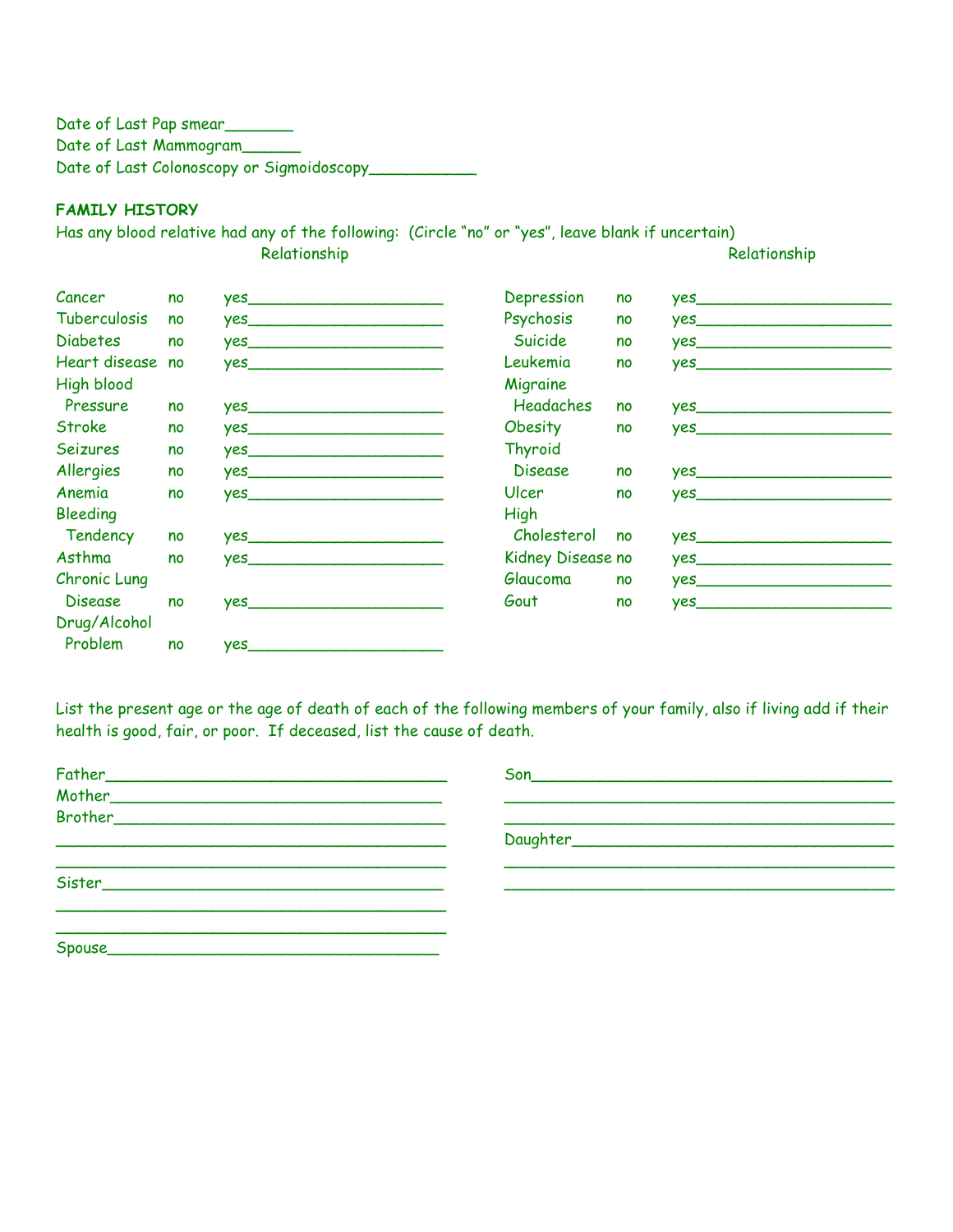### **MEDICAL HISTORY** cont.

# **Do you have now or have you had within the past year:**

(Please circle the correct response beside each question)

| Weakness or                             | never occasionally ofte  | Breast lump or                           |                          | Frequent (night)                |                          |  |
|-----------------------------------------|--------------------------|------------------------------------------|--------------------------|---------------------------------|--------------------------|--|
| Tire easily                             | never occasionally often | Discharge                                | never occasionally often | Urination                       | never occasionally often |  |
| Weight                                  |                          | Chronic cough never occasionally often   |                          | Increase in                     |                          |  |
| Change                                  | never occasionally often | Shortness of                             |                          | <b>Thirst</b>                   | never occasionally often |  |
| Change in                               |                          | Breath                                   | never occasionally often | Painful                         |                          |  |
| Appetite                                | never occasionally often | Bloody sputum never occasionally often   |                          | Urination                       | never occasionally often |  |
| Sensitivity to                          |                          | Wheezing                                 | never occasionally often | Leakage of                      |                          |  |
| Cold or heat                            | never occasionally often | Chest pain or                            |                          | Urine                           | never occasionally often |  |
| Persistent                              |                          | Discomfort                               | never occasionally often | Difficulty                      |                          |  |
| Fever                                   | never occasionally often | Purple fingers                           |                          | Starting                        |                          |  |
| Night sweats                            | never occasionally often | Or lips                                  | never occasionally often | Urine                           | never occasionally often |  |
| Hot flashes                             | never occasionally often | Swelling of hands                        |                          | Blood in urine                  | never occasionally often |  |
| Skin rash                               | never occasionally often | Feet or ankle never occasionally often   |                          | Lack of sex                     |                          |  |
| Skin problems never occasionally often  |                          | Difficulty                               |                          | Drive                           | never occasionally often |  |
| Change in nails                         |                          | Breathing                                | never occasionally often | Hemorrhoids                     | never occasionally often |  |
| Or hair                                 | never occasionally often | Palpitations or                          |                          | <b>Backaches</b>                | never occasionally often |  |
| Headaches                               | never occasionally often | Fluttering of                            |                          | Joint pain or                   |                          |  |
| Easy bleeding                           | never occasionally often | <b>Heart</b>                             | never occasionally often | <b>Stiffness</b>                | never occasionally often |  |
| Easy bruising                           | never occasionally often | Leg cramps                               | never occasionally often | Swollen joints                  | never occasionally often |  |
| Double vision                           | never occasionally often | Enlarged veins never occasionally often  |                          | Muscle cramps                   |                          |  |
| <b>Blurred vision</b>                   | never occasionally often | Difficulty                               |                          | Or spasms                       | never occasionally often |  |
| Eye pain                                | never occasionally often | Swallowing                               | never occasionally often | Sleeplessness                   | never occasionally often |  |
| Infected eyes never occasionally often  |                          | Heartburn                                | never occasionally often | <b>Seizures</b>                 | never occasionally often |  |
| Do you wear                             |                          | Frequent                                 |                          | Depression                      | never occasionally often |  |
| Glasses or                              |                          | Belching                                 | never occasionally often | Memory loss                     | never occasionally often |  |
| Contacts                                | never occasionally often | Abdominal                                |                          | Poor                            |                          |  |
| Last eye exam                           |                          | Cramping                                 | never occasionally often | Coordination                    | never occasionally often |  |
| Ringing in                              |                          | Nausea                                   | never occasionally often | <b>Dizziness</b>                | never occasionally often |  |
| Ears                                    | never occasionally often | Vomiting                                 | never occasionally often | Fainting                        | never occasionally often |  |
| Discharge                               |                          | Vomited or                               |                          | Women only:                     |                          |  |
| From ears                               | never occasionally often | Coughed up                               |                          | Age period began                |                          |  |
| Ear pain                                | never occasionally often | <b>Blood</b>                             | never occasionally often | Have you been diagnosed as      |                          |  |
| <b>Hearing loss</b>                     | never occasionally often | Chronic                                  |                          | menopausal?                     |                          |  |
| Frequent nose                           |                          | Diarrhea                                 | never occasionally often | When did your periods end?      |                          |  |
| <b>Bleeds</b>                           | never occasionally often | Chronic                                  |                          | Have you used Hormone           |                          |  |
| Frequent colds never occasionally often |                          | Constipation never occasionally often    |                          | replacement therapy _           |                          |  |
| Sinus problems never occasionally often |                          | Rectal bleeding never occasionally often |                          | Do you have any ongoing vaginal |                          |  |
| Loss of smell                           | never occasionally often | Black tarry                              |                          | bleeding or spotting?           |                          |  |
| Persistent                              |                          | <b>Stools</b>                            | never occasionally often | Loss of libido?                 |                          |  |
| Hoarseness                              | never occasionally often | Dark urine                               | never occasionally often |                                 |                          |  |
| Sore throat                             | never occasionally often | Yellow jaundicenever occasionally often  |                          |                                 |                          |  |
| Sore tongue                             |                          | Frequent (day)                           |                          |                                 |                          |  |
| Or gums                                 | never occasionally often | Urination                                | never occasionally often |                                 |                          |  |